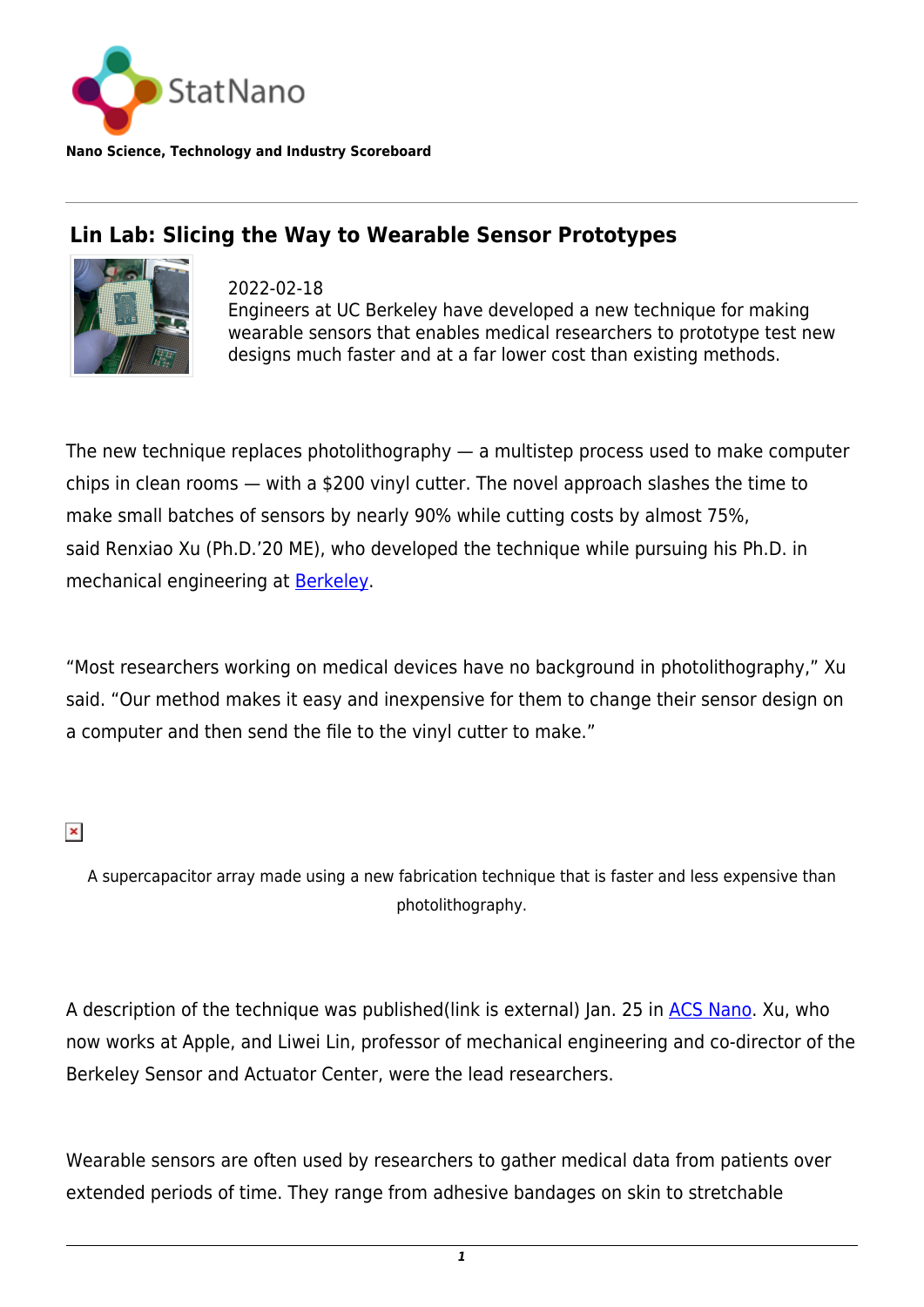implants on organs, and harness sophisticated sensors to monitor health or diagnose illnesses.

These devices consist of flat wires, called interconnects, as well as sensors, power sources and antennas to communicate data to smartphone apps or other receivers. To maintain full functionality, they must stretch, flex and twist with the skin and organs they are mounted on — without generating strains that would compromise their circuitry.

To achieve low-strain flexibility, engineers use an "island-bridge" structure, Xu said. The islands house rigid electronics and sensor components, such as commercial resistors, capacitors and lab-synthesized components like carbon nanotubes. The bridges link the islands to one another. Their spiral and zigzag shapes stretch like springs to accommodate large deformations.

In the past, researchers have built these island-bridge systems using photolithography, a multistep process that uses light to create patterns on semiconductor wafers. Making wearable sensors this way requires a clean room and sophisticated equipment.

The new technique is simpler, faster and more economical, especially when making the one or two dozen samples that medical researchers typically need for testing.

Making sensors starts by attaching an adhesive sheet of polyethylene terephthalate (PET) to a Mylar (biaxially oriented PET) substrate. Other plastics would also work, Xu said.

A vinyl cutter then shapes them using two types of cuts. The first, the tunnel cut, slices through only the top PET layer but leaves the Mylar substrate untouched. The second type, the through cut, carves through both layers.

This is enough to produce island-bridge sensors. First, tunnel cuts are used in the upper adhesive PET layer to trace the path of the interconnects; then the cut PET segments are

*2*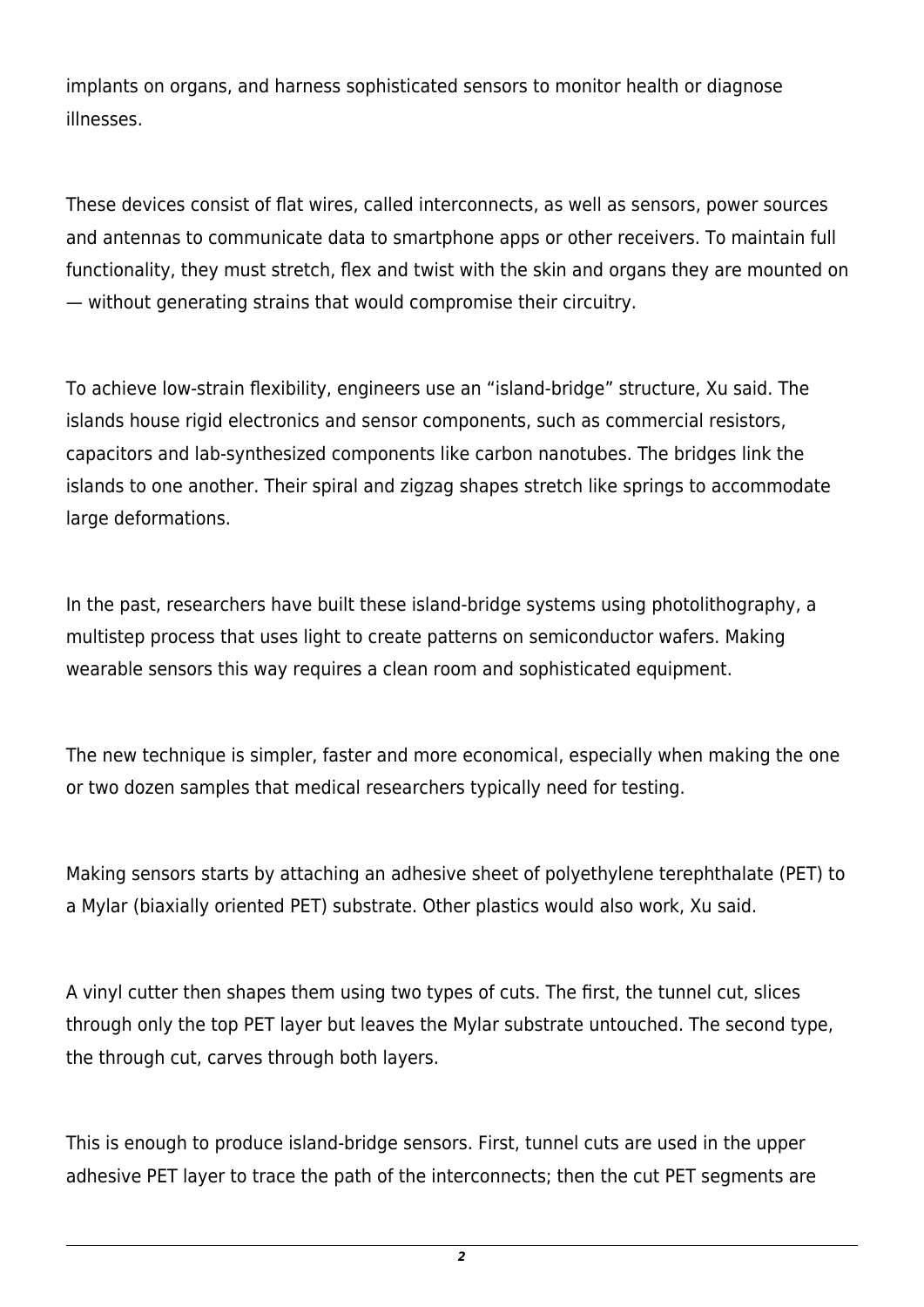peeled off, leaving behind the pattern of interconnects on the exposed Mylar surface.

Next, the entire plastic sheet is coated with gold (another conductive metal could be used as well). The remaining top PET layer is peeled away, leaving a Mylar surface with well-defined interconnects, as well as exposed metal openings and contact pads on the islands.

Sensor elements are then attached to the contact pads. For electronic devices, such as resistors, a conductive paste and a common heat plate are used to secure the bond. Some lab-synthesized components, such as carbon nanotubes, can be applied directly to the pads without any heating.

Once this step is done, the vinyl cutter uses through cuts to carve the sensor's contours, including spirals, zigzags and other features.

## $\pmb{\times}$

A stretchable "smart mesh" made from the two-mode cutting fabrication process. This device could be applied in skin-mounted sweat extraction and sensing.

To demonstrate the technique, Xu and Lin developed a variety of stretchable elements and sensors. One mounts under the nose and measures human breath based on the tiny changes in temperatures it creates between the front and back of the sensor.

"For a breath sensor, you don't want to something bulky," Lin said. "You want something thin and flexible, almost like a tape beneath your nose, so you can fall asleep while it records a signal over a long period of time."

Another prototype consists of an array of water-resistant supercapacitors, which store electrical power like a battery but release it more rapidly. Supercapacitors could provide power for some types of sensors.

"We could also make more complex sensors by adding capacitors or electrodes to make